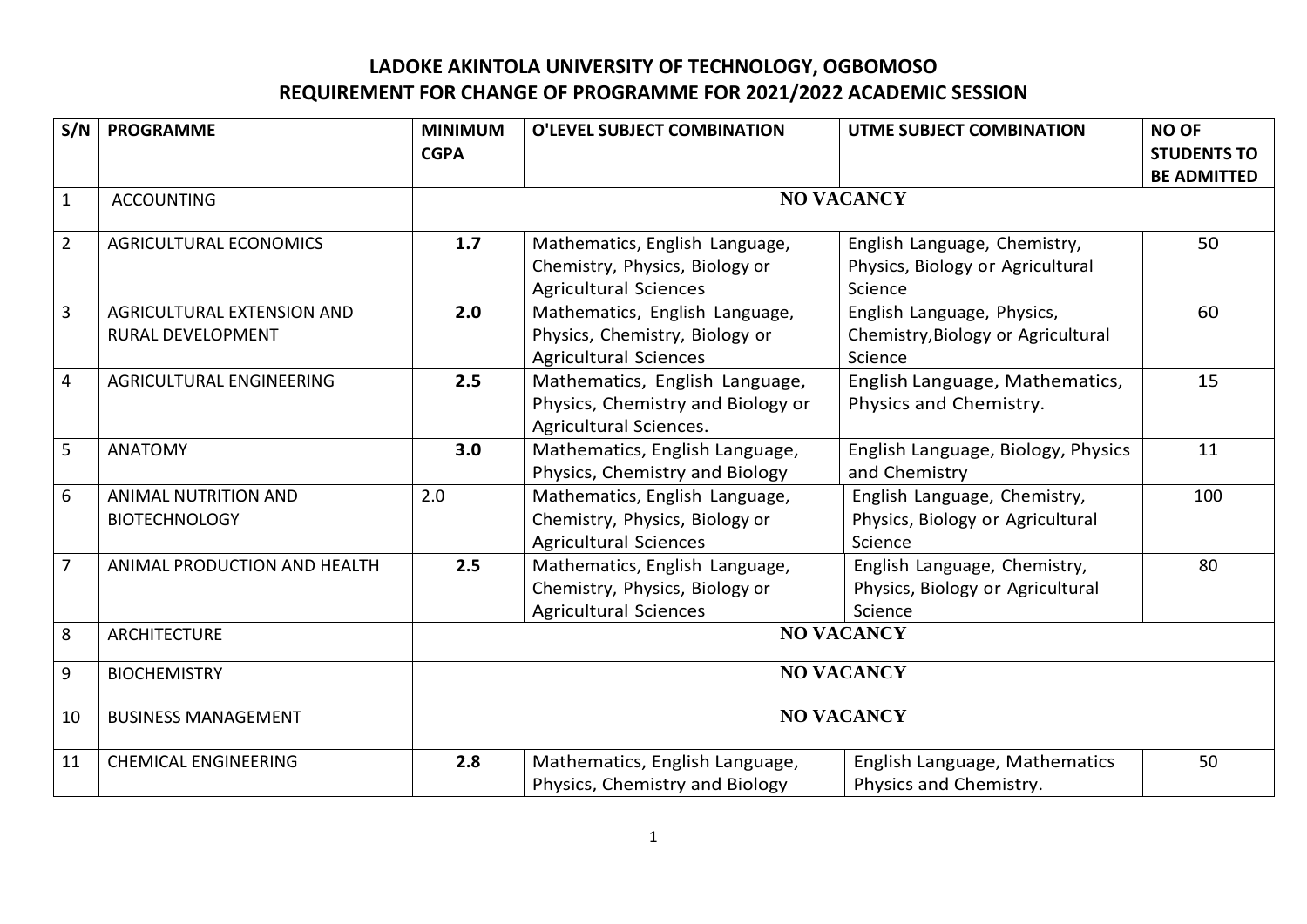| 12 | <b>CIVIL ENGINEERING</b>                           | <b>NO VACANCY</b> |                                                                                                                                                                                            |                                                                                                                                                                      |    |
|----|----------------------------------------------------|-------------------|--------------------------------------------------------------------------------------------------------------------------------------------------------------------------------------------|----------------------------------------------------------------------------------------------------------------------------------------------------------------------|----|
| 13 | <b>COMPUTER ENGINEERING</b>                        | 3.0               | Mathematics, English Language,<br>Physics, Chemistry, Biology or<br><b>Agricultural Sciences or Computer</b><br>Studies.                                                                   | Mathematics, English Language,<br>Physics, Chemistry.                                                                                                                | 59 |
| 14 | <b>COMPUTER SCIENCE</b>                            | 2.4               | Mathematics, English Language,<br>Physics, and other two (2) from<br>Chemistry, Biology, Agricultural<br>Science, Economics, Geography,<br><b>Computer Studies and Data</b><br>Processing. | English Language, Mathematics,<br>and any two (2) from Physics,<br>Chemistry, Agricultural Science,<br>Economics, Geography, Computer<br>Studies or Data Processing. | 50 |
| 15 | <b>CROP AND ENVIRONMENTAL</b><br><b>PROTECTION</b> | <b>NO VACANCY</b> |                                                                                                                                                                                            |                                                                                                                                                                      |    |
| 16 | <b>CROP PRODUCTION AND SOIL SCIENCE</b>            | 1.5               | Mathematics, English Language,<br>Physics, Chemistry, Biology or<br>Agricultural Sciences.                                                                                                 | English Language, Chemistry,<br>and any two (2) of Biology,<br>Agricultural Science, Mathematics<br>and Physics                                                      | 80 |
| 17 | <b>CYBER SECURITY SCIENCE</b>                      | <b>NO VACANCY</b> |                                                                                                                                                                                            |                                                                                                                                                                      |    |
| 18 | <b>EARTH SCIENCES</b>                              | 2.0               | Mathematics, EnglishLanguage,<br>Chemistry, Physics, Biology or<br>Geography.                                                                                                              | English Language, Chemistry,<br>Physics and any one (1) of<br>Mathematics, Biology,<br>Geography, Further Mathematics.                                               | 40 |
| 19 | <b>ECONOMICS</b>                                   | <b>NO VACANCY</b> |                                                                                                                                                                                            |                                                                                                                                                                      |    |
| 20 | ELECTRONIC AND ELECTRICAL<br><b>ENGINEERING</b>    | <b>NO VACANCY</b> |                                                                                                                                                                                            |                                                                                                                                                                      |    |
| 21 | FINE AND APPLIED ARTS                              | 2.0               | Mathematics, English Language, Fine<br>Art or Visual Art, any other (2)<br>Science subject.                                                                                                | English Language, Fine Art or Visual<br>Art or Technical Drawing and any<br>other (2) Science<br>subject.                                                            | 50 |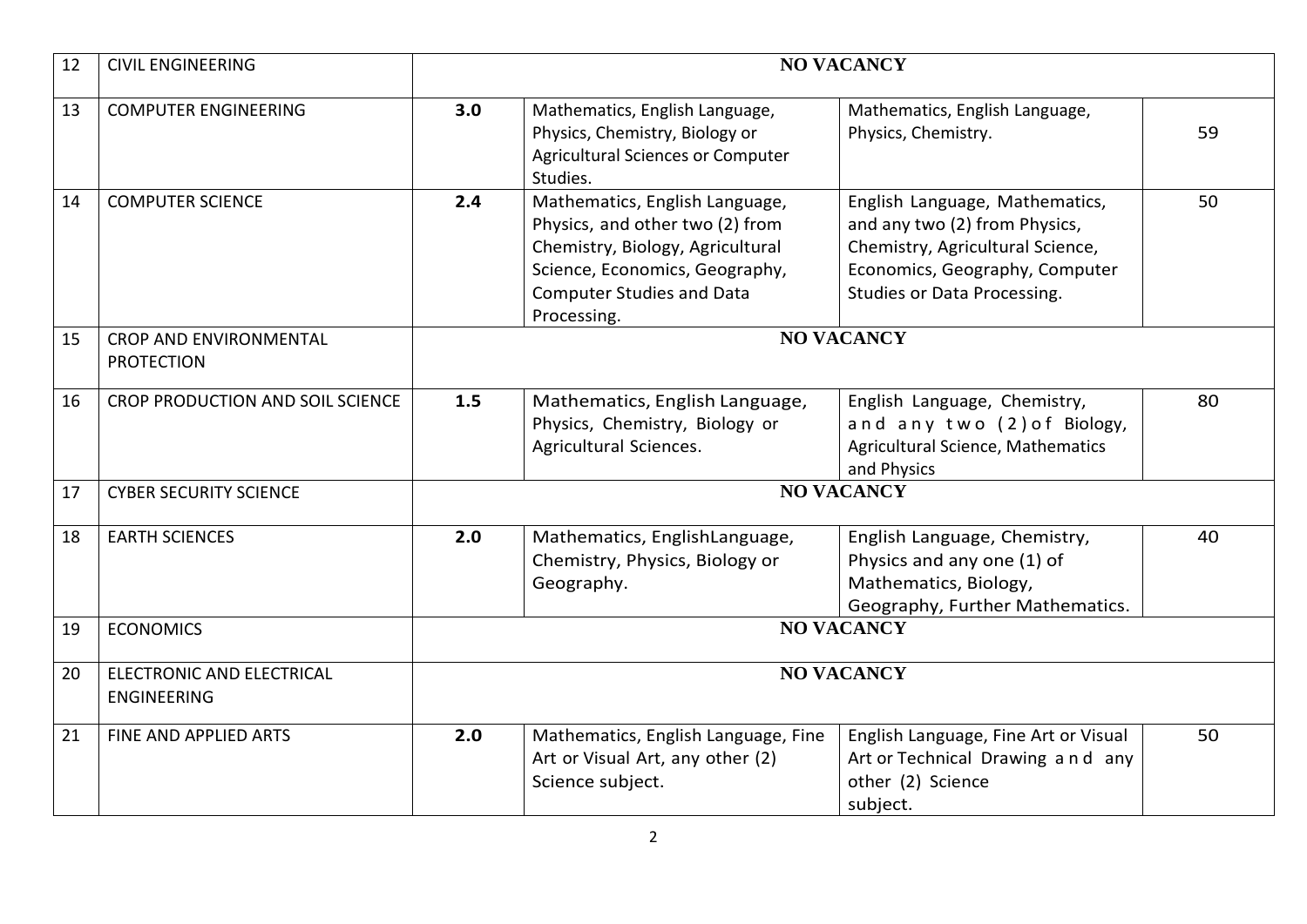| 22 | <b>FOOD ENGINEERING</b>           | 2.5               | Mathematics, English Language,<br>Physics, Chemistry, Biology or<br>Agricultural Sciences.       | Mathematics, English and any two of<br>Physics, Chemistry, Biology or<br>Agricultural Science.     | 100 |
|----|-----------------------------------|-------------------|--------------------------------------------------------------------------------------------------|----------------------------------------------------------------------------------------------------|-----|
| 23 | <b>FOOD SCIENCE</b>               | 3.0               | Mathematics, English Language,<br>Physics, Chemistry, Biology or<br>Agricultural Sciences.       | English Language, Physics,<br>Chemistry and Biology.                                               | 30  |
| 24 | <b>INFORMATION SYSTEM</b>         | <b>NO VACANCY</b> |                                                                                                  |                                                                                                    |     |
| 25 | <b>MARKETING</b>                  | <b>NO VACANCY</b> |                                                                                                  |                                                                                                    |     |
| 26 | MECHANICAL ENGINEERING            | <b>NO VACANCY</b> |                                                                                                  |                                                                                                    |     |
| 27 | <b>MEDICAL LABORATORY SCIENCE</b> | <b>NO VACANCY</b> |                                                                                                  |                                                                                                    |     |
| 28 | <b>MEDICINE</b>                   | <b>NO VACANCY</b> |                                                                                                  |                                                                                                    |     |
| 29 | <b>NURSING</b>                    | <b>NO VACANCY</b> |                                                                                                  |                                                                                                    |     |
| 30 | <b>NUTRITION AND DIETETICS</b>    | <b>NO VACANCY</b> |                                                                                                  |                                                                                                    |     |
| 31 | <b>PHYSIOLOGY</b>                 | 3.5               | Mathematics, English Language,<br>Physics, Chemistry, and Biology.                               | English Language Physics,<br>Chemistry and Biology.                                                | 20  |
| 32 | PURE AND APPLIED BIOLOGY          | 2.5               | Mathematics, English Language<br>Physics, Chemistry and Biology.                                 | English Language, Chemistry,<br>Biology and either Physics or<br>Mathematics                       | 30  |
| 33 | PURE AND APPLIED CHEMISTRY        | 2.5               | Mathematics, English Language,<br>Physics, Chemistry, Biology or<br><b>Agricultural Sciences</b> | English Language, Physics,<br>Chemistry and Biology.                                               | 200 |
| 34 | PURE AND APPLIED MATHEMATICS      | 2.4               | Mathematics, English Language,<br>Biology, Physics and Chemistry.                                | Mathematics, English Language,<br>Physics and any one of Chemistry,<br><b>Biology or Economics</b> | 30  |